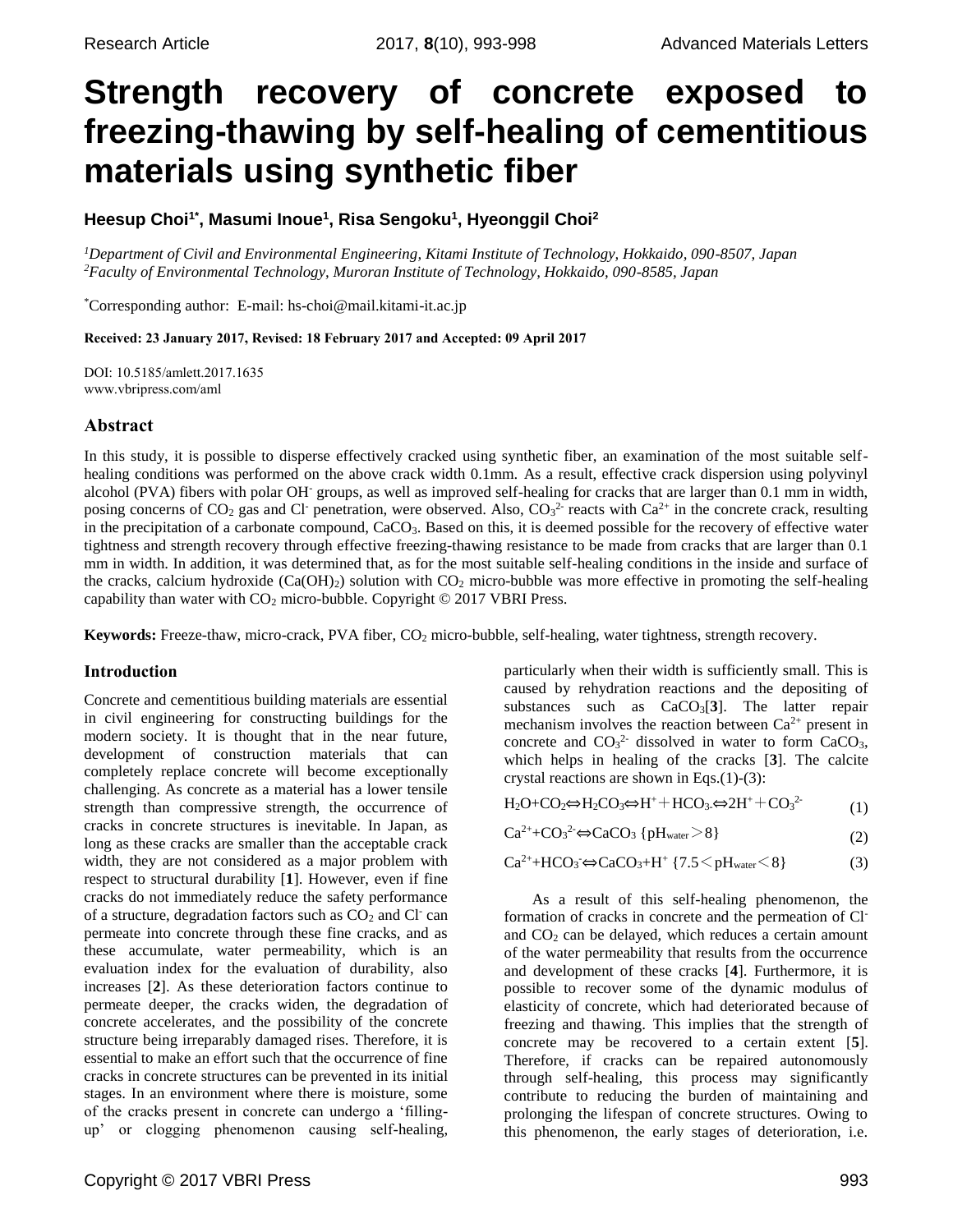when cracks are formed, can be checked. This can lead to an increase in the durability of concrete structures. In existing research pertaining to this self-healing phenomenon, it has been reported that standard concrete cracks of up to 0.1 mm in size can recover through self-healing [**6**]. Additionally, the cracks occurring in concrete can be dispersed by mixing synthetic fibers such as polyvinyl alcohol (PVA) and polypropylene (PE) into cementitious material. This method has been proposed as a means to efficiently promote self-healing by reducing the width of the cracks that have formed in concrete [**7**]. In particular, it has been shown that the use of PVA fibers, containing OH- polar groups, results in an improved self-healing performance [**8**].

In this research, we conducted experiments pertaining to cementitious repair materials that are used for the recovery and reinforcement of the deteriorated concrete structures. We also investigated the use of synthetic fibers for effectively dispersing the cracks that are generated and expanded by freezing. In self-healing cracks that were 0.1 mm or larger, the penetration of degradation factors was suppressed in the portion containing recovery materials (Experiment 1). We also evaluated the recovery of strength of cementitious materials by self-healing that had been frozen and thawed (Experiment 2).

**Table 1.** Mixture proportions of the mortar.

|            | Type $\frac{S/C}{(Wt, \%)}$ | W/C (Wt.%) SP/C (Wt.%) $\frac{\text{Fiber}}{\text{(vol.%)}}$ |      |     |
|------------|-----------------------------|--------------------------------------------------------------|------|-----|
| <b>PVA</b> |                             |                                                              |      | 12  |
| PP         | 0.4                         | 0.3                                                          | 0.25 | 1.5 |

# **Experimental**

## *Materials*

As the experimental materials in this study, Portland cement (C, density:  $3.16 \text{ g/cm}^3$ , mean diameter: 10 µm), quartz sand as the fine aggregate (S, surface-dry density: 2.61 g/cm<sup>3</sup>, mean diameter: 180  $\mu$ m), and a highperformance water reducing agent as an admixture (SP, density: 1.05 g/cm<sup>3</sup>, main constituent: polycarboxylatebased superplasticizer) were used. As for the synthetic fibers, PVA (fiber diameter: 100 μm, fiber length: 12 mm, density: 1.3  $g/cm^3$ ) and polypropylene (PP) (fiber diameter: 300 μm, fiber length: 12 mm, density: 0.91  $g/cm<sup>3</sup>$ ) were used. The mixture proportions of the mortar are summarized in **Table 1**. The properties of the employed fibers are presented in **Table 2**. The characteristic part of the chemical components of the employed synthetic fibers consists of polar groups gni gdir b

|  |  | <b>Table 2.</b> Properties of employed fibers. |  |
|--|--|------------------------------------------------|--|
|--|--|------------------------------------------------|--|

indicated by the circle in **Fig. 1.** PVA has the highest polarity strength owing to the OH radical, whereas PP has no polarity strength.



**Fig. 1.** Characteristic part of the chemical components of each fiber.

*Evaluation of water tightness by fiber type and self-healing conditions (Experiment 1)*

#### *Experimental outline*

In this experiment, the composite self-healing performance of the cementitious materials having PVA fibers incorporated into them was studied. Self-healing was observed in cracks having a width of 0.3 mm, which were introduced into the material through tensile loading. By using the coefficient of water permeability, selfhealing performance was evaluated and optimal selfhealing methods were also studied. Furthermore, the presence of self-healing substances was confirmed using Raman spectroscopic analysis.

#### *Experiment and methods*

In this TEST, the dimensions of the specimens were 85×80×30 mm (L×B×H). Two specimens were fabricated for each series. After mixing the mortar with the fibers, water curing was performed in a tank at 20°C for 28 days. A universal testing machine (UTM) was used to apply a tensile load at a speed of 0.2 mm/min, and the crack width was adjusted so that the displacement of the PI displacement transducer would be about 0.3mm. **Fig. 2(a)**  and **(b)** show the mimetic diagram of the specimens, used in crack introduction, and the tensile load test.



(a) Geometry of the specimen(b) Direction of the load during the tensile test **Fig. 2.** Specimen overview.

| Type      | Type of Fiber          | Density $(g/cm^3)$ | <b>Tensile Strength</b><br>(GPa) | Length $(mm)$ | Diameter $(\mu m)$ |
|-----------|------------------------|--------------------|----------------------------------|---------------|--------------------|
| PVA.      | Polyvinyl alcohol 1.30 |                    | 1.6                              |               | 100                |
| <b>PP</b> | Polypropylene          | 0.91               | 0.7                              |               | 300                |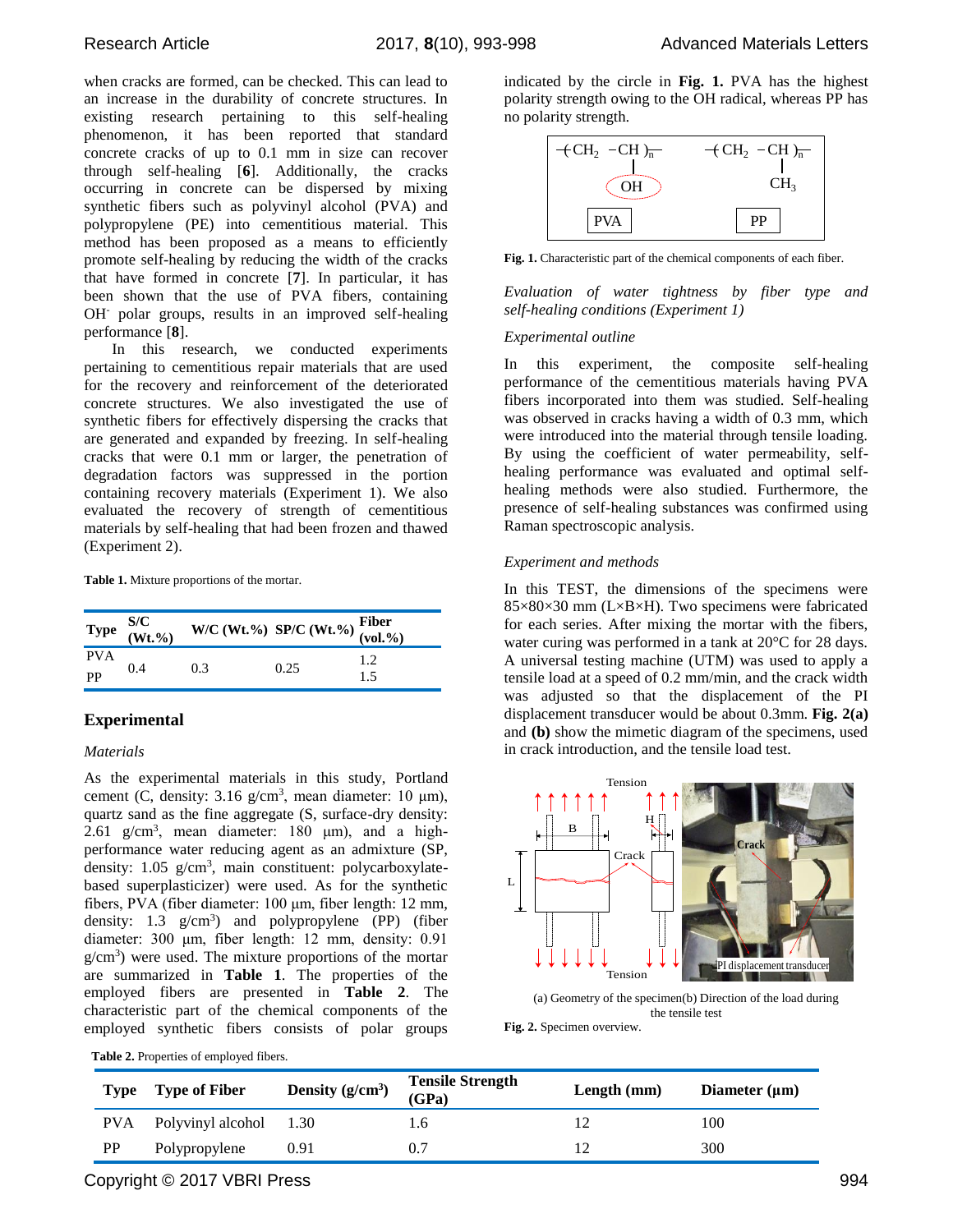**Table 3** summarizes the experimental procedure. In the first step  $(A)$ , the coefficient of water permeability (K) was measured after introducing cracks in a tensile loading test. In the next step, K was measured after the test materials underwent self-healing (Step B). Self-healing performance was evaluated using both tap water and an aqueous solution (solubility: 0.82 g/L) of calcium hydroxide (hereafter  $Ca(OH)_2$ ), in a water tank that had a provision for introducing  $CO<sub>2</sub>$  micro-bubbles to each specimen, and for soaking the test materials in water (20°C). It has been reported that self-healing can be promoted by using saturated  $Ca(OH)_2$  aqueous solution as a source for calcium ions  $(Ca^{2+})[9]$ , and  $CO<sub>2</sub>$ micro-bubbles also promote recovery owing to the increased supply of carbonate ions  $(CO<sub>3</sub><sup>2</sup>)$  during this process[**10**]. These methods were also adopted in this study to maximize self-healing. The self-healing period was set at 7 days with the temperature of water as 20°C, and the pH concentration was adjusted as given in **Table 3**. In Step C, the specimens that had previously undergone self-healing in Step B were subjected to repeated freezing and thawing, and cracks resulting from freezing damage were introduced. The freeze-thaw test was completed after 100 cycles according to JIS A 1148 and ASTM C 666, and the coefficient of water permeability was subsequently measured. Finally, in Step D, self-healing was performed using the same methods as in Step B, and the coefficient of water permeability was determined again. Next, to confirm the crystalline components of the substances resulting from the selfhealing process, Raman spectroscopic analysis was performed on the cracked portion to which the selfhealing substances had attached (Step D). The apparatus used in the water permeability tests in this study is shown in **Fig. 3**[**11**].

| Evaluation of strength recovery from self-healing of |  |  |  |
|------------------------------------------------------|--|--|--|
| cementitious materials that underwent freeze-thaw    |  |  |  |
| <i>(experiment 2)</i>                                |  |  |  |

#### *Experimental outline*

In this experiment, the strength recovery of cementitious materials that underwent self-healing by the introduction of synthetic fibers after freeze-thaw damage was evaluated. The optimal self-healing method was selected based on the results of Experiment 1. The effectiveness of the strength recovery process was evaluated based on the change in the relative dynamic modulus of elasticity and flexural strength according to the time variation. In addition, the presence of self-healing substances on the surface of the fibers was confirmed by SEM (scanning electron microscopy) imaging.



**Fig. 3.** Apparatus used in the water permeability tests [**11**].

## *Experiment and methods*

The dimensions of the specimens used for testing the relative modulus of elasticity and the bending test were 100 x 100 x 400 mm (B x H x L) and 40 x 40 x 160 mm

|                                           | <b>Table 3.</b> Experimental procedure (Experiment 1)                                                      |                                                                                                                                                                    |  |
|-------------------------------------------|------------------------------------------------------------------------------------------------------------|--------------------------------------------------------------------------------------------------------------------------------------------------------------------|--|
| <b>STEP</b>                               | <b>Experimental levels</b>                                                                                 | Evaluation                                                                                                                                                         |  |
| A<br>B<br>D                               | Pre-crack by tensile loading<br>First, self-healing<br>Crack growth by freeze-thaw<br>Second, self-healing | • Performance evaluation of self-healing by coefficient of water<br>permeability (K)<br>• Evaluation of self-healing substances by Raman spectroscopic<br>analysis |  |
|                                           | <b>Table 4.</b> Experimental procedure (Experiment 2)                                                      |                                                                                                                                                                    |  |
| <b>STEP</b>                               | Experimental levels                                                                                        | Evaluation                                                                                                                                                         |  |
| E                                         | Before freeze-thaw                                                                                         | • Evaluation of self-healing by relative dynamic modulus of elasticity                                                                                             |  |
| F                                         | After freezing and thawing                                                                                 | and flexural strength                                                                                                                                              |  |
| G                                         | After self-healing                                                                                         | Evaluation of self-healing substances on the surface of the fibers by<br>٠<br><b>SEM</b> imaging                                                                   |  |
|                                           | <b>Table 5.</b> Experimental factors and conditions (Experiment 1 and 2)                                   |                                                                                                                                                                    |  |
| <b>Experimental factors</b><br>Conditions |                                                                                                            |                                                                                                                                                                    |  |
| Fiber                                     |                                                                                                            | PVA, PP                                                                                                                                                            |  |
|                                           | Water                                                                                                      | W<br>pH 6.8                                                                                                                                                        |  |
| Self-healing                              | Ca(OH) <sub>2</sub>                                                                                        | pH 12.0<br>Ca                                                                                                                                                      |  |
|                                           | Water $+$ CO <sub>2</sub> micro-bubble                                                                     | $W+MB$<br>pH 6.0                                                                                                                                                   |  |
|                                           | $Ca(OH)2 + CO2$ micro-bubble                                                                               | $Ca+MB$<br>pH 8.5                                                                                                                                                  |  |
| Temperature                               |                                                                                                            | $20^{\circ}$ C                                                                                                                                                     |  |
| Crack                                     |                                                                                                            | Tensile load, Freeze-thaw                                                                                                                                          |  |
|                                           | Period of self-healing                                                                                     | 7 Days                                                                                                                                                             |  |

**Table 3.** Experimental procedure (Experiment 1)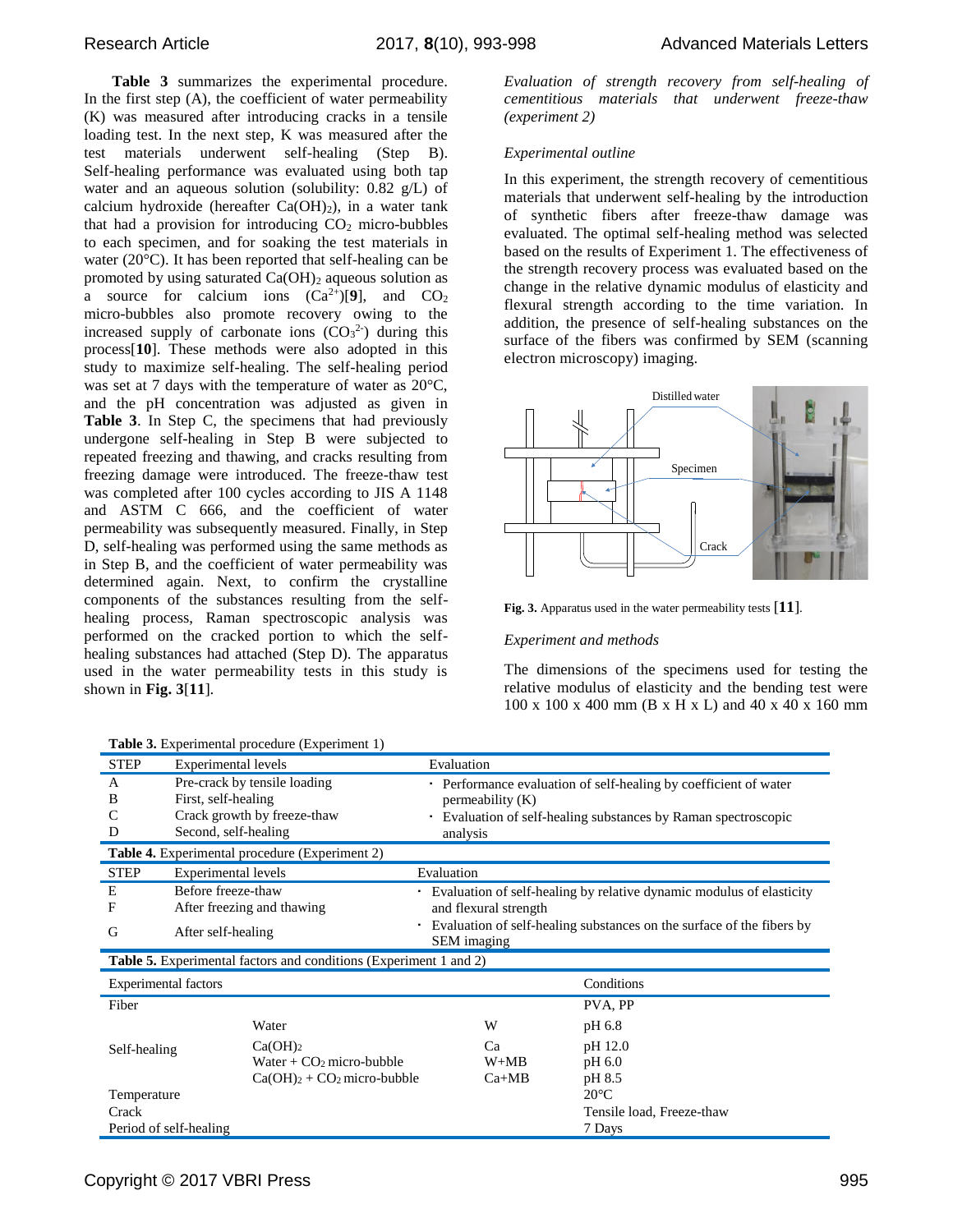(B x H x L). They were cured in the same manner as used in Experiment 1, and cracks were introduced by repeated freezing and thawing.

**Table 4** summarizes the experimental procedure. The experimental method employed was Method A of JIS A 1148, "Method of Freezing and Thawing Concrete". The relative dynamic modulus of elasticity and flexural strength were determined for each specimen before freeze-thaw (Step E), after 300 cycles of freeze-thaw (Step F), and after 7 days of self-healing (Step G). The self-healing method used in each case was terminated after 300 cycles of freeze-thaw, based on the results of Experiment 1. In order to increase the supply of calcium  $(Ca^{2+})$  and carbonate  $(CO<sub>3</sub><sup>2</sup>)$  ions, the experiment was conducted with two cases (W+MB and Ca+MB) by micro  $CO<sub>2</sub>$  bubbles added and a  $Ca(OH)<sub>2</sub>$  solution. Subsequently, SEM imaging was done to confirm the presence of substances, which had formed owing to presence of PVA fibers in the cracked part of the specimen that had been subjected to freeze-thaw (Step G). **Table 5** summarizes the experimental conditions of Experiments 1 and 2.





**Fig. 5.** W • Ca case (fiber 1.5%).

## **Results and discussion**

*Evaluation of water tightness by fiber type and selfhealing conditions (experiment 1)*

**Figs. 4-7** show the water permeability coefficient ratio for each fiber series, calculated from the coefficient of water permeability as determined in Step A. In the case of selfhealing using water and  $Ca(OH)_2$  solution, i.e. Step D, PVA showed approximately 60-400 times more recovery of watertightness than PP **(Figs 4 and 5)**. Additionally,

through the use of  $Ca(OH)_2$  solution, the specimen showed a greater tendency toward self-healing compared to when tap water was used [**9**]. Similarly, when micro  $CO<sub>2</sub>$  bubbles were added to water and  $Ca(OH)<sub>2</sub>$  solution, PVA showed approximately 100-400 times more recovery of watertightness than PP. Furthermore, it was observed that the micro  $CO<sub>2</sub>$  bubbles promoted self-healing as the dispersion of fibers is better compared to the case where they were not present. This is due to the increase in the concentration of calcium  $(Ca^{2+})$  and carbonate ions  $(CO_3^2)$  in the  $Ca(OH)_2$  solution[10]. From these observations, it can be concluded that PVA always showed a better self-healing performance than PP, regardless of the amount of fiber that was mixed in the specimen. In particular, PVA with OH<sup>-</sup> groups was very effective in its self-healing performance. Moreover, Ca + MB demonstrated an improved self-healing performance compared to  $W + MB$ . Based on these experimental results, the use of PVA fibers along with  $Ca(OH)_2$ solution and  $CO<sub>2</sub>$  micro-bubbles was judged to provide the most effective conditions for encouraging the production of self-healing substances for cracks with a width of 0.3 mm.



**Fig. 7.** W+MB • Ca+MB case (fiber 1.5%).

To confirm the nature of the crystalline components of the substances resulting from self-healing, Raman spectroscopic analysis was performed. The self-healing substances in the crack of  $PVA-Ca + MB$  (Fiber 1.5%, Step D) were obtained from the test specimen and irradiated with a laser, such that the positions of the wavelength peaks could be compared. **Fig. 8(a)** is a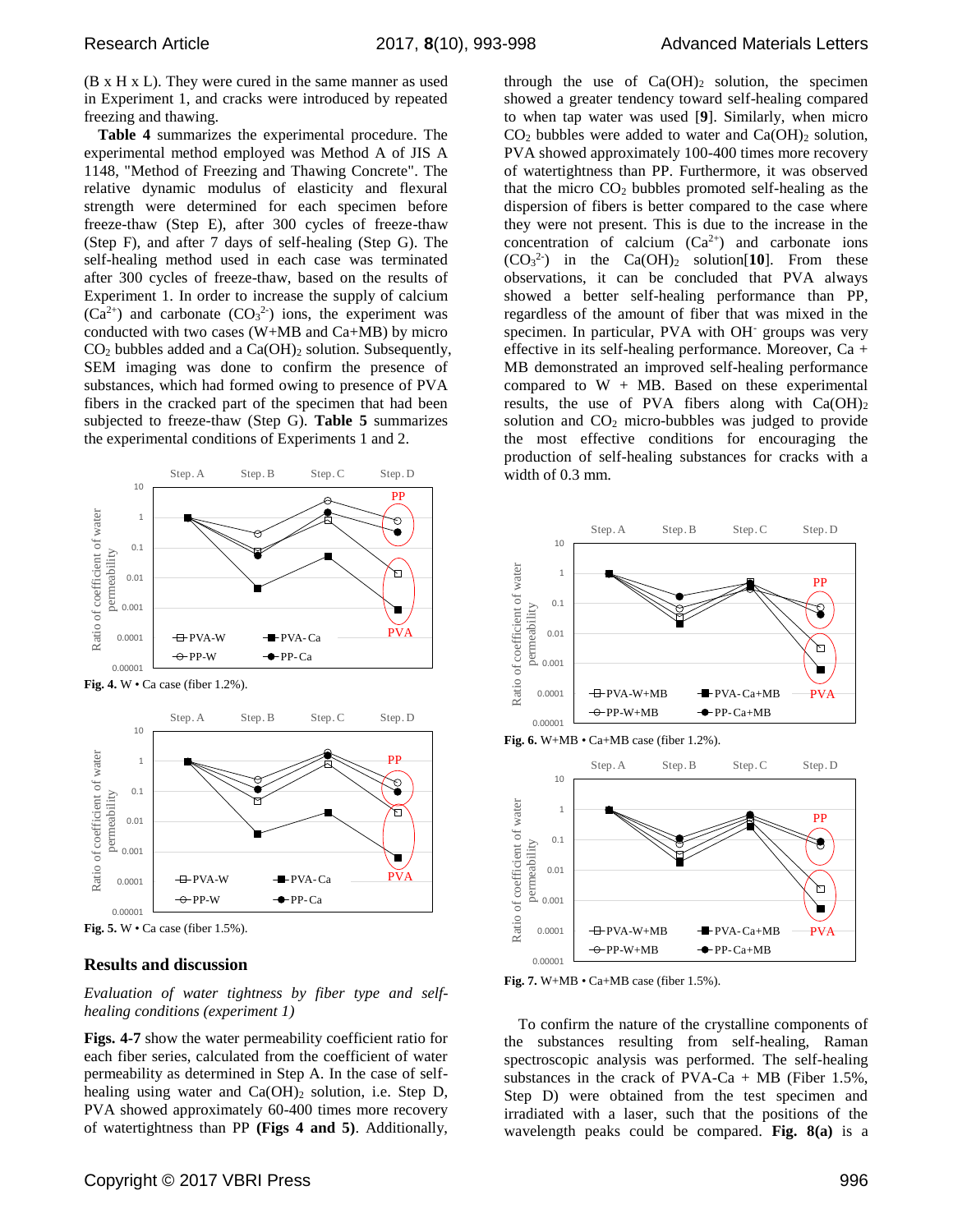photograph of the apparatus used, and 8(b) shows the results obtained from the Raman spectroscopic analysis. The wavelength of the cracked portion clearly matched with the wavelength peak in the spectrum of  $CaCO<sub>3</sub>$ powder. Thus, it was confirmed that the substances constituting the white substances that are formed after the self-healing process were predominantly CaCO<sub>3</sub>.



(a) Raman spectroscopy



**Fig. 8.** Raman spectroscopy analysis.

*Evaluation of strength recovery from self-healing of cementitious materials that underwent freeze-thaw (experiment 2)*

**Figs 9-12** show the relative dynamic modulus of elasticity and flexural strength ratio for each fiber series. In **Fig. 9 and Fig. 10,** from the time before (Step E) till after (Step F) the freeze-thaw, degradation of the relative dynamic modulus of elasticity was a result of the freeze-thaw process. In the case of W + MB **(Fig. 9)**, after 300 freezethaw cycles (Step F) and 7 days of self-healing (Step G), there was hardly any change in the relative dynamic modulus of elasticity in the OPC and PP series. However, the relative dynamic modulus of elasticity tended to recover by ca. 10% for the PVA series, going from 70% in Step F to 80% in Step G. In the Ca +MB case **(Fig. 10),** case **(Fig. 10),** although the relative dynamic modulus of elasticity for the OPC and PP series increased only

Copyright © 2017 VBRI Press 997

slightly from Step F to Step G, there was an increase of ca. 8-10% for the PVA series. **Fig. 11** and **Fig. 12** show the results of the calculated flexural strength ratio based on the flexural strength before the freeze-thaw (Step E) for each fiber series. In the  $W + MB$  case (shown in **Fig. 11),** after 300 cycles of freeze-thaw (Step F) and 7 days of self-healing (Step G), the flexural strength of the OPC and PP series recovered ca. 20-25%, while the PVA series showed a tendency to recover more, ca. 35%. Furthermore, in the  $Ca + MB$  case (Fig. 12) from Step F to Step G, the flexural strength of the OPC and PP series recovered by about 25%, and the PVA series showed a tendency to recover its strength by nearly 50%. From the results of the relative dynamic modulus of elasticity and the flexural strength ratio, it can be concluded that the PVA series with OH<sup>-</sup> groups demonstrates improved strength and effective self-healing when compared to the OPC and PP series. Furthermore, it was determined that the self-healing performance could be maximized by using PVA fibers having OH- groups, along with the appropriate in the  $Ca + MB$  case that supplies the combination of  $Ca^{2+}$  and  $CO<sub>3</sub><sup>2-</sup>$  necessary for self-healing.



**Fig. 11.** W+MB case.